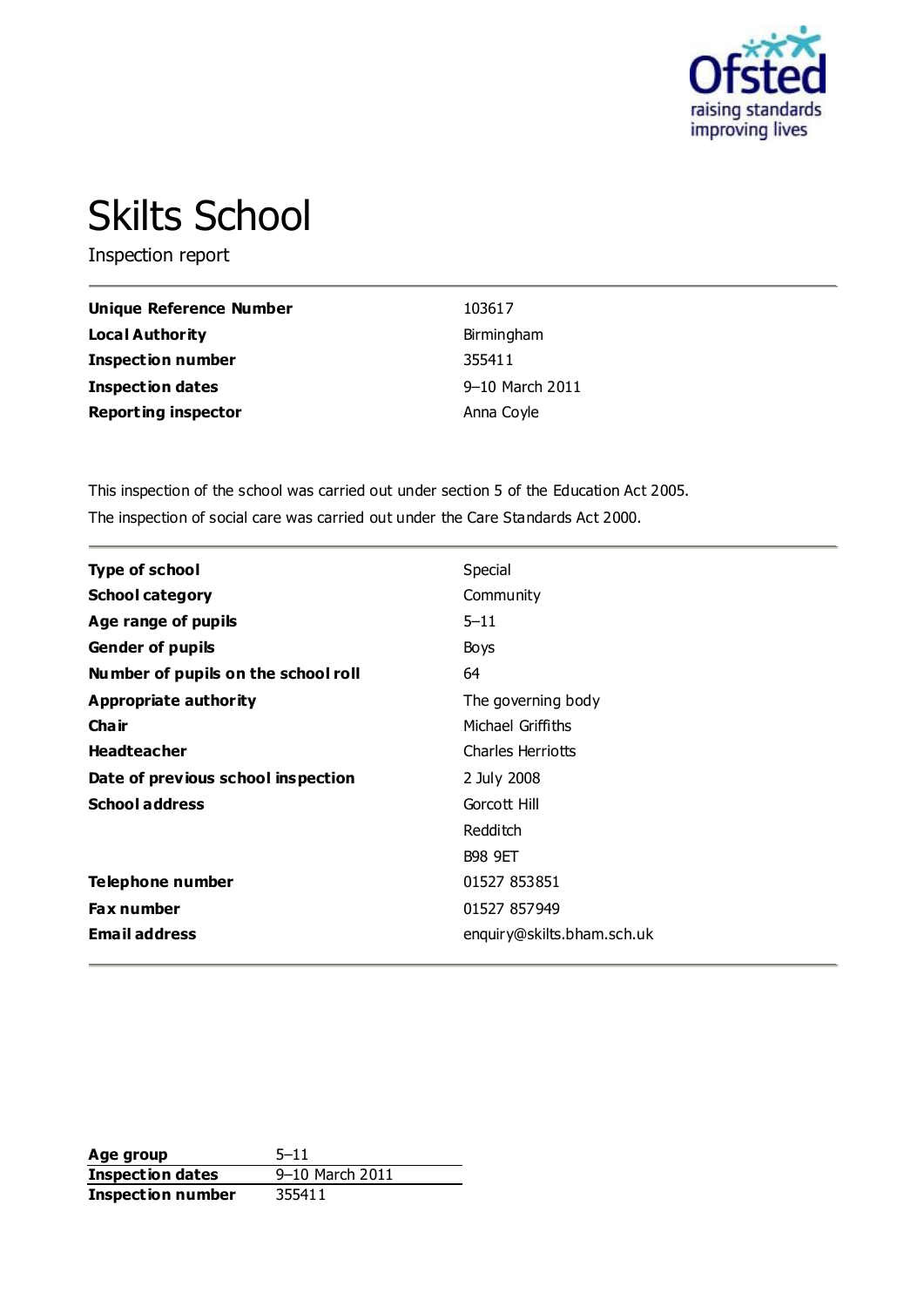**Boarding provision** Skilts School **Social care Unique Reference Number** SC033753 **Social care inspector Martha Nethaway** 

| Age group                | $5 - 11$        |
|--------------------------|-----------------|
| <b>Inspection dates</b>  | 9-10 March 2011 |
| <b>Inspection number</b> | 355411          |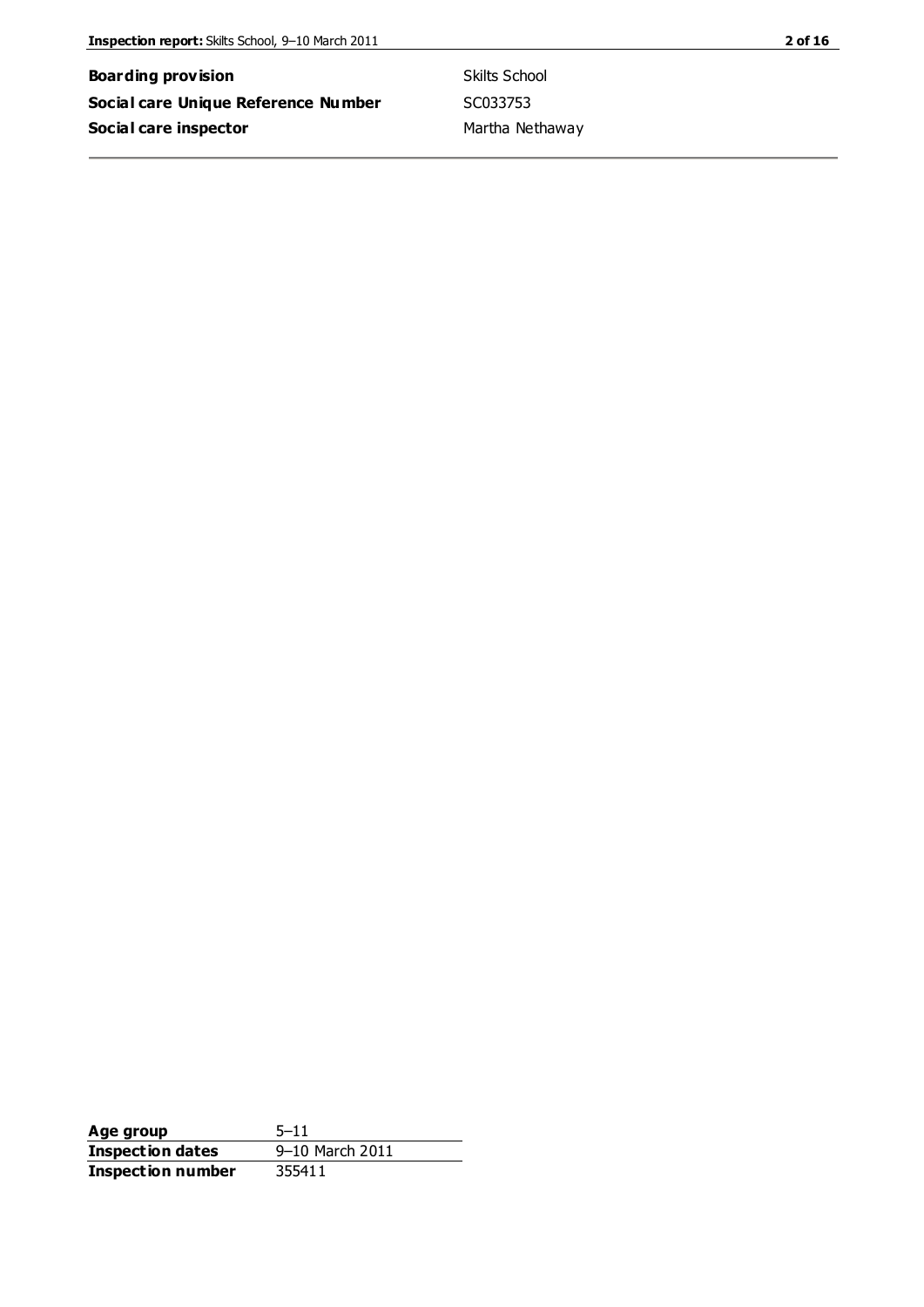The Office for Standards in Education, Children's Services and Skills (Ofsted) regulates and inspects to achieve excellence in the care of children and young people, and in education and skills for learners of all ages. It regulates and inspects childcare and children's social care, and inspects the Children and Family Court Advisory Support Service (Cafcass), schools, colleges, initial teacher training, work-based learning and skills training, adult and community learning, and education and training in prisons and other secure establishments. It assesses council children's services, and inspects services for looked after children, safeguarding and child protection.

Further copies of this report are obtainable from the school. Under the Education Act 2005, the school must provide a copy of this report free of charge to certain categories of people. A charge not exceeding the full cost of reproduction may be made for any other copies supplied.

If you would like a copy of this document in a different format, such as large print or Braille, please telephone 0300 123 4234, or email **[enquiries@ofsted.gov.uk](mailto:enquiries@ofsted.gov.uk)**.

You may copy all or parts of this document for non-commercial educational purposes, as long as you give details of the source and date of publication and do not alter the documentation in any way.

To receive regular email alerts about new publications, including survey reports and school inspection reports, please visit our website and go to 'Subscribe'.

Royal Exchange Buildings St Ann's Square Manchester M2 7LA T: 0300 123 4234 Textphone: 0161 618 8524 E: **[enquiries@ofsted.gov.uk](mailto:enquiries@ofsted.gov.uk)**

W: **[www.ofsted.gov.uk](http://www.ofsted.gov.uk/)**

© Crown copyright 2011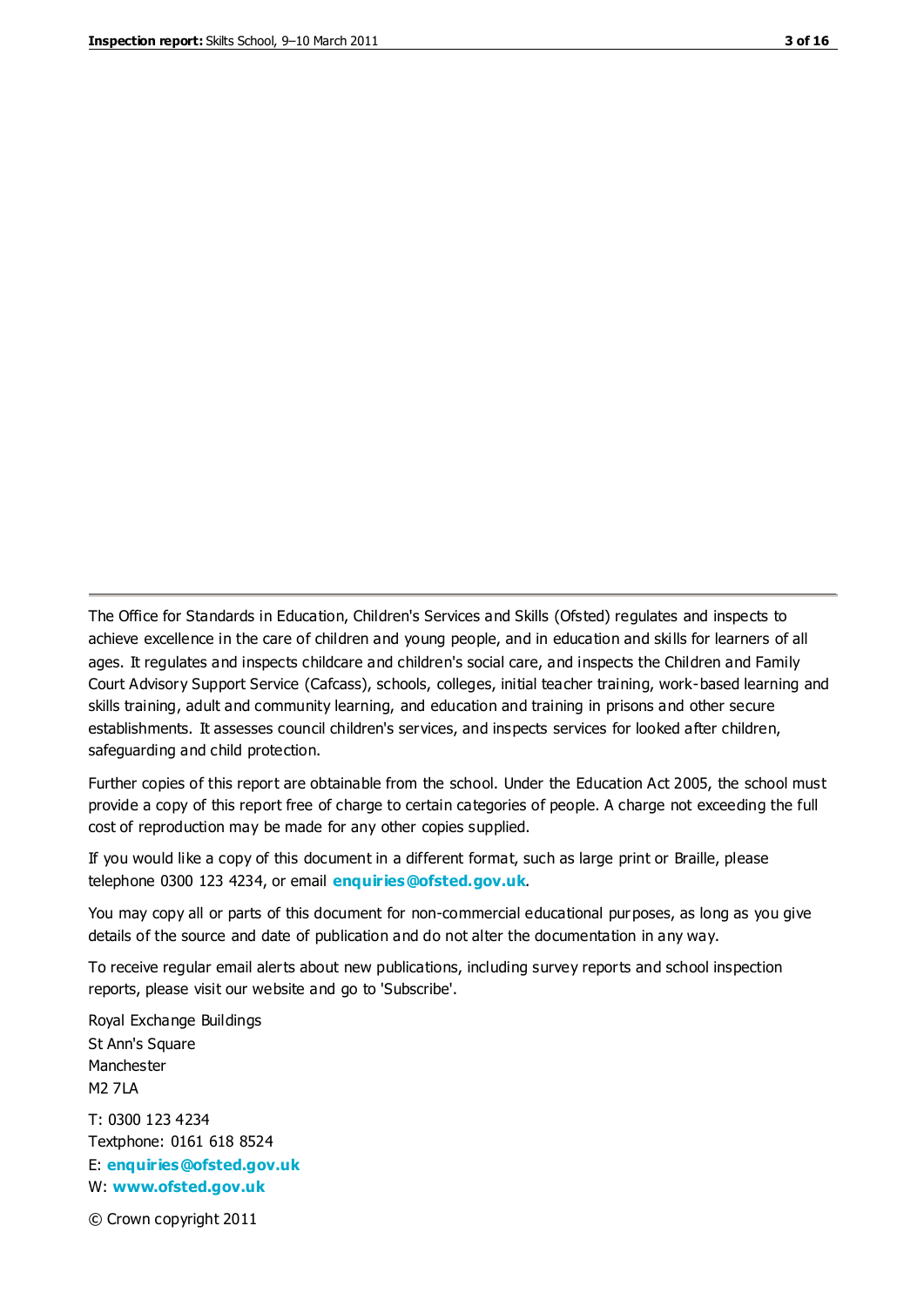# **Introduction**

This inspection was carried out by two additional inspectors and a social care inspector. Twelve lessons were observed, involving nine teachers. Meetings were held with the headteacher, senior management team, members of the governing body and groups of pupils. Inspectors observed the school's work and looked at a range of documents including the school development plan, assessment and tracking information, the headteacher's and senior managers' monitoring information and pupils' workbooks. Aspects of social care were looked at in the boarding provision. The inspection questionnaires were analysed, including 24 from parents.

The inspection team reviewed many aspects of the school's work. It looked in detail at a number of key areas.

- The inspectors explored the achievement of pupils at both key stages to determine whether teaching is sufficiently challenging.
- They examined the effectiveness of target setting and the adaptation of the curriculum in improving outcomes for pupils.
- $\blacksquare$  The inspectors clarified the structures by which the governing body monitors finance and challenges school leaders.

# **Information about the school**

This small school provides day, part-time and weekly residential care for primary aged boys with behavioural, emotional and social difficulties (BESD). All of the pupils have statements of special educational needs and a minority of pupils have additional learning difficulties, including autistic spectrum disorder. A high proportion are looked after by the local authority. The majority of pupils are White British. There are also pupils from minority ethnic backgrounds including African, Caribbean and Asian, and all speak English fluently. Pupils are referred to the school by Birmingham local authority. The school aims to re-integrate pupils into mainstream schools where possible. A significant number join or leave the school other than at the usual time of admission and transfer.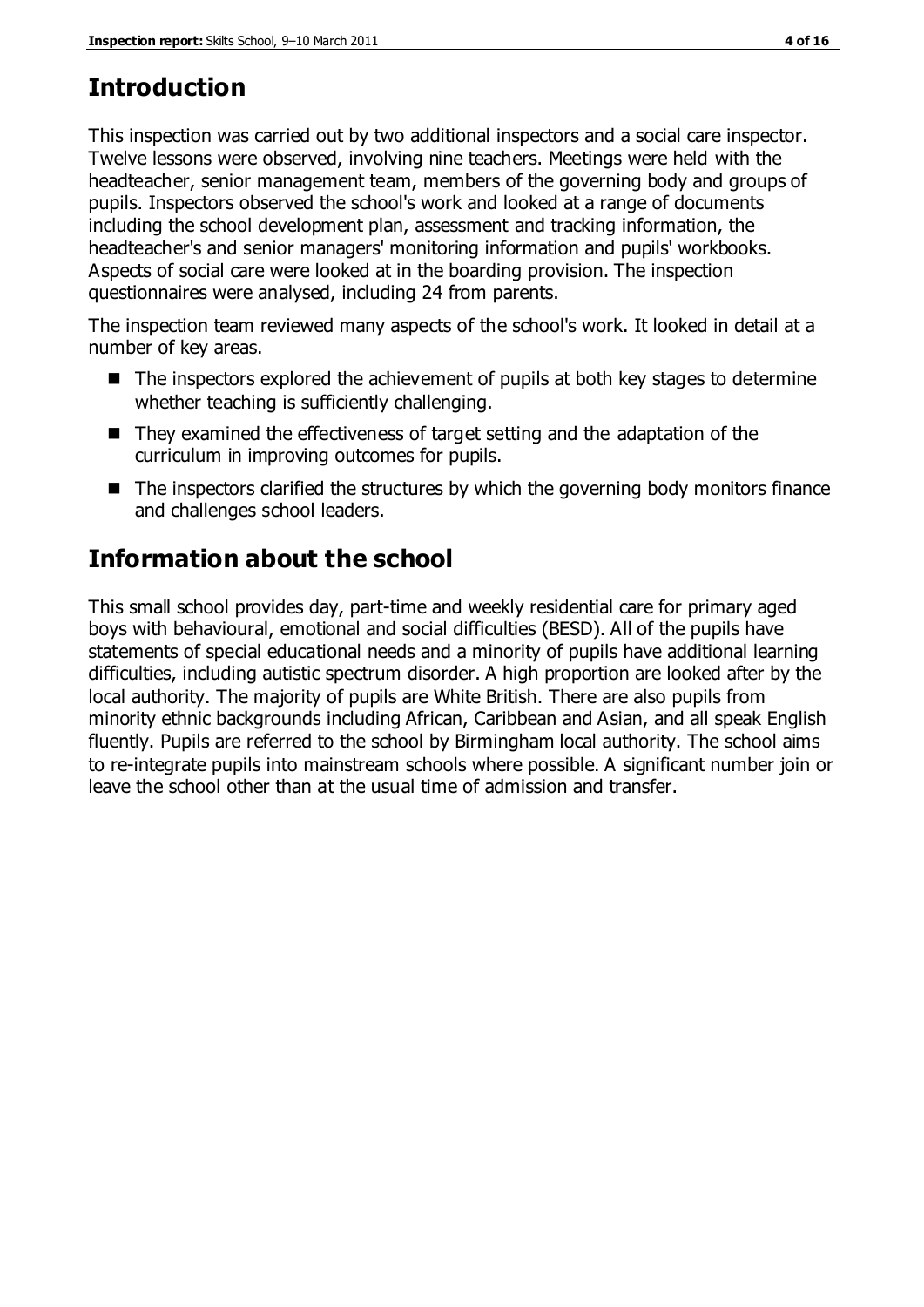# **Inspection judgements**

| Overall effectiveness: how good is the school? |  |  |  |
|------------------------------------------------|--|--|--|
|                                                |  |  |  |

#### **The school's capacity for sustained improvement 2**

#### **Main findings**

Skilts is a good school. It provides pupils with a good education and good residential care. Parents and carers are very pleased with their children's experiences at the school and say that, 'The staff are very supportive' and 'fantastic'. One parent summed up the views of others when commenting: 'My child is settled and confident. He thinks more carefully now about his actions and the consequences.'

Many pupils join the school with knowledge and skills, which are much lower than those expected for their age. As a result of the outstanding care, guidance and support they receive, pupils' attitudes to education and their behaviour are good by the time they reach the upper junior classes. Pupils make good progress academically, and some make outstanding progress, although attainment is still below the national expectations by the time they leave at the end of Year 6. Pupils with additional learning difficulties make equally good progress because they receive sensitive support to help them. All pupils achieve well in their personal development, particularly in gaining self-esteem and confidence. They have an excellent understanding of how to lead healthy lifestyles and they feel safe at school. Pupils enjoy learning and this is reflected in their regular attendance. This represents a significant achievement because most pupils arrive at the school with a history of poor attendance and some have had very challenging behaviour. Pupils contribute effectively to the school and the wider community through the school council and recycling opportunities.

The quality of teaching is good overall because adults know the pupils very well and have high expectations of them. Teaching is occasionally outstanding when lessons contain exciting practical elements, such as in science. However, the management of pupils' behaviour is inconsistent on occasions and teachers' marking does not always identify what pupils need to learn next. Nevertheless, staff assess pupils' progress carefully and provide activities which are challenging and matched well to pupils' abilities and targets. The curriculum is good because it is adapted well to the pupils' needs, especially in Years 5 and 6 where there are some excellent features in the provision of themed activities. However, the curriculum for the youngest pupils in the school does not include enough opportunities for them to experience outdoor activities, and the outside space is not well developed. Teachers plan interesting lessons to which the pupils respond well. Learning is enhanced by the very wide range of extra activities such as sporting and musical opportunities and visits to places of interest.

Leadership and management of the school are good. The outstanding sense of ambition and drive from the headteacher and senior management team are pivotal in the quest to raise attainment and ensure that every pupil does the best that he can. Leaders monitor teaching and learning well and evaluate the school's work effectively. They are supported well and held to account by a good governing body which takes an active interest in the

| 2 |  |
|---|--|
|   |  |
|   |  |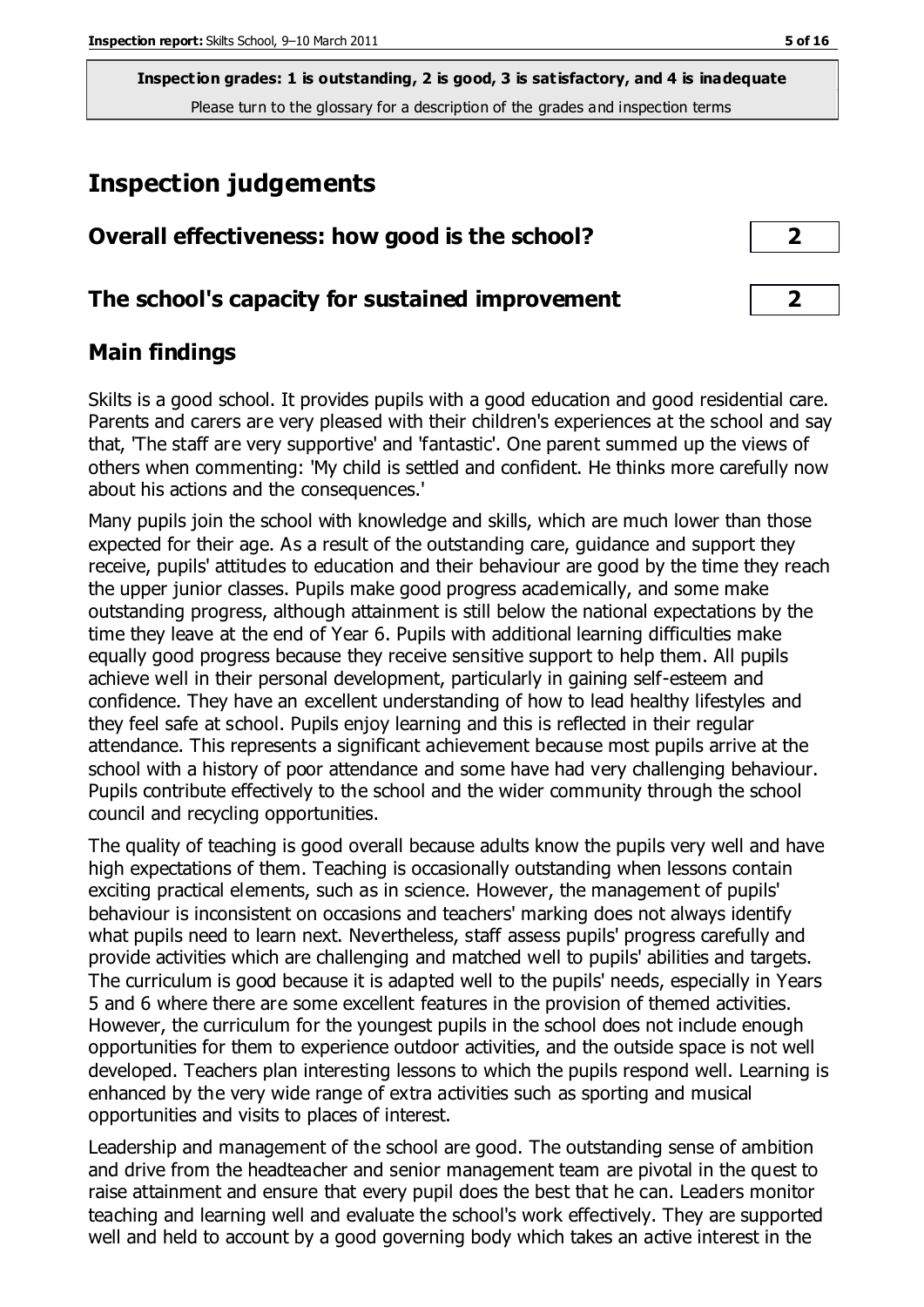school. However, the three-year plan to show how the school will provide access to the buildings and grounds for people with disabilities is not detailed enough. The quality of boarding is good and meets all key national minimum standards. Pupils benefit from the well-organised residential provision and the caring, supportive house staff who look after them effectively. The school promotes equality and diversity well. It provides an ethos, which respects and values all people and helps prepare pupils to live in a diverse society. The school has a good track record of success and a good capacity to sustain further improvement.

### **What does the school need to do to improve further?**

- $\blacksquare$  Eliminate the inconsistencies in teaching by:
	- $-$  ensuring that the behaviour of a few of the youngest pupils is always managed effectively
	- making sure that teachers' marking identifies the next steps that pupils will learn.
- Extend the curriculum for the youngest pupils by:
	- including a range of activities for them to experience outdoor learning
	- developing the outside area so that pupils have plenty of resources with which to play and learn.
- Expand on the three-year plan to show more clearly how the school will provide access to the buildings and grounds for people with disabilities.

#### **Outcomes for individuals and groups of pupils 2**

Pupils respond well to the school's calm and safe haven where they enjoy learning and achieve well. From low attainment on entry, they quickly develop positive attitudes to their work because of the support and encouragement of their teachers.

They learn to appreciate the caring atmosphere of the school, and their attendance and interest in learning improve significantly as they settle into the school. As a result of the good teaching, pupils make good progress throughout the school. They make especially good progress in English and mathematics, although levels of attainment are lower than the nationally expected levels by the time they leave. Pupils with additional learning difficulties are well supported and also make good progress because they feel well cared for and are confident that any problems will be resolved. This has a positive impact on their well-being, particularly in improving their self-esteem and confidence.

Pupils quickly become aware of the high standards which are expected of them and build good relationships with staff, doing their best to live up to their expectations. Although they often arrive at the school with negative attitudes to learning and gaps in their knowledge caused by poor attendance in mainstream schools, they soon realise that the staff are there to help them. Those who begin with aggressive reactions to education calm down and begin to respond more positively to learning. The boarding staff aid this process well by helping residential pupils to understand the school's rules and daily routines so that they settle happily and feel safe and supported. This leads to good behaviour among the older pupils because they soon realise that the staff want the best for them. As a result, they enjoy their boarding experiences, work hard and want to succeed. This was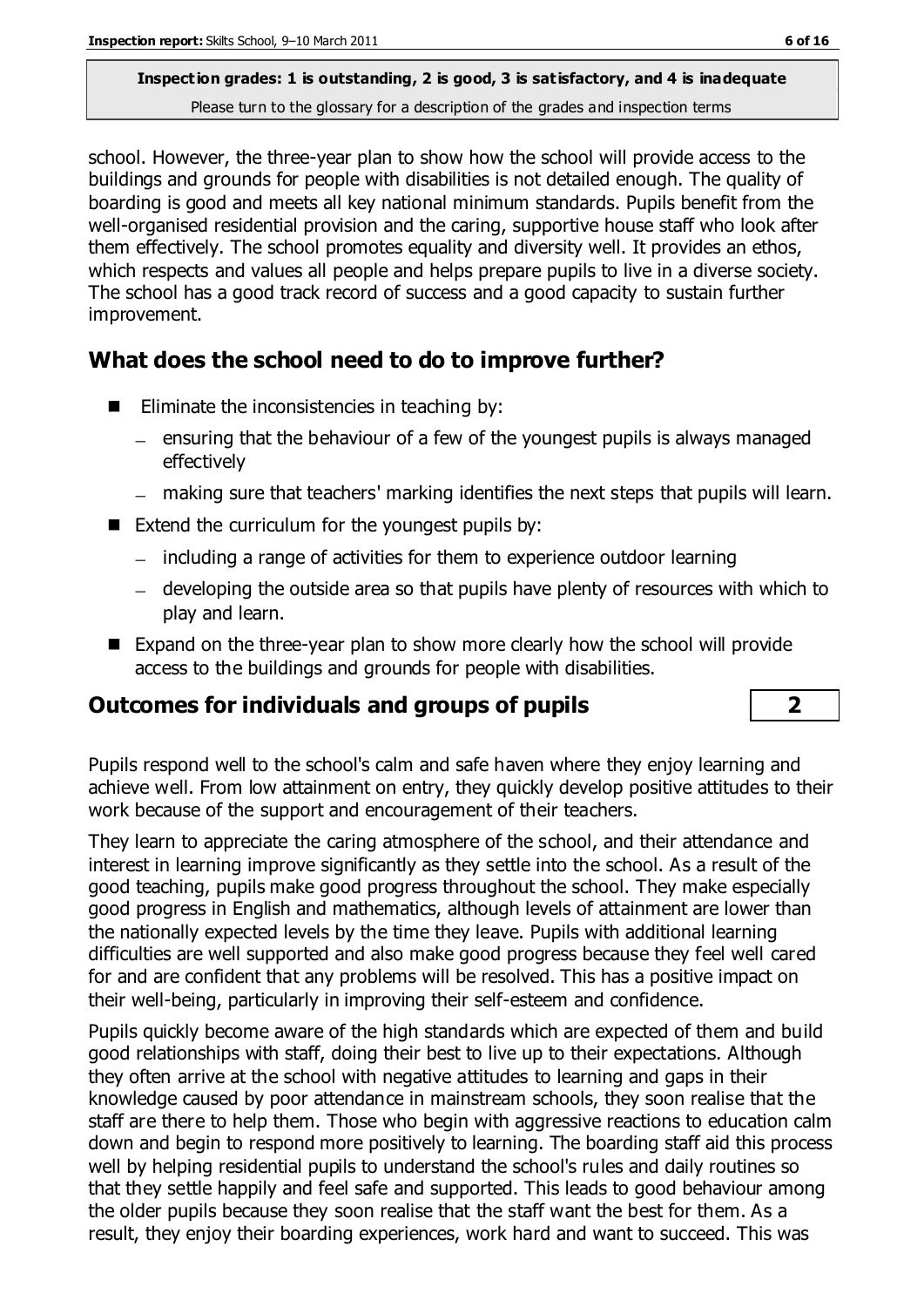particularly evident in a lesson with pupils in Year 6 where they were asked to discuss historical evidence about a character from Victorian times. Pupils volunteered ideas without hesitation or self-consciousness because they were very well supported by staff. Each member of the class participated eagerly because the quality of teaching and learning was excellent.

Pupils' spiritual, moral, social and cultural development is good. They demonstrate tolerance and understanding. Consequently, all the pupils, including those whose circumstances make them vulnerable and those who are looked after, work together in harmony and contribute effectively to the school community. They enjoy taking on responsibilities, such as being part of the school council, and involving themselves in recycling, composting and supporting international charities. Pupils develop an excellent understanding of many of the factors, which affect their health, such as the impact of healthy eating and physical exercise, and they are keen to take part in activities to improve their well-being. They make healthy choices at mealtimes and thoroughly enjoy sporting activities such as swimming, mountain-biking and football. Pupils' good progress in basic literacy, numeracy, social and enterprise skills helps prepare them effectively for the next stage of their education.

| Pupils' achievement and the extent to which they enjoy their learning                                                     | 2                       |
|---------------------------------------------------------------------------------------------------------------------------|-------------------------|
| Taking into account:<br>Pupils' attainment <sup>1</sup>                                                                   | 4                       |
| The quality of pupils' learning and their progress                                                                        | 2                       |
| The quality of learning for pupils with special educational needs and/or disabilities<br>and their progress               | $\overline{2}$          |
| The extent to which pupils feel safe                                                                                      | $\overline{\mathbf{2}}$ |
| Pupils' behaviour                                                                                                         | $\mathbf{2}$            |
| The extent to which pupils adopt healthy lifestyles                                                                       | 1                       |
| The extent to which pupils contribute to the school and wider community                                                   | $\overline{\mathbf{2}}$ |
| The extent to which pupils develop workplace and other skills that will contribute to<br>their future economic well-being | $\overline{\mathbf{2}}$ |
| Taking into account:<br>Pupils' attendance <sup>1</sup>                                                                   | 3                       |
| The extent of pupils' spiritual, moral, social and cultural development                                                   |                         |

These are the grades for pupils' outcomes

<sup>1</sup> The grades for attainment and attendance are: 1 is high; 2 is above average; 3 is broadly average; and 4 is low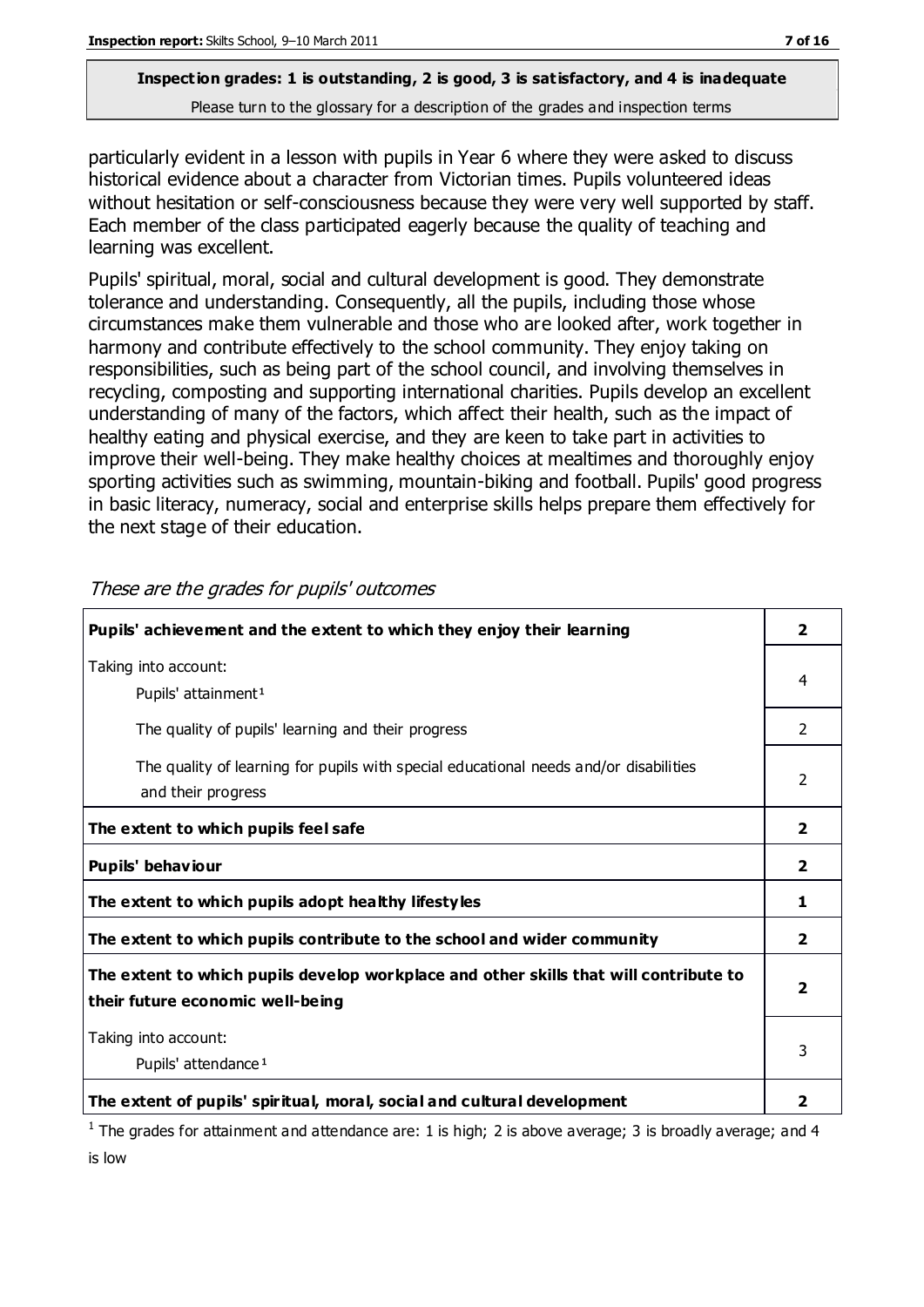#### **How effective is the provision?**

Lessons are well planned, challenging and effectively organised. Teachers use computers well to stimulate pupils' interest and support them in their writing. Teachers have good subject knowledge and high expectations of the pupils' behaviour and their academic and personal achievement. They combine effective behaviour management strategies with very positive promotion of the pupils' self-esteem and enjoyment. However, there are occasional incidents when the behaviour of a few new pupils is not well managed, which slows the pace of learning. Nevertheless, pupils are encouraged to do the best they can which has a good impact on their learning. Teachers make good use of skilful questioning during and at the end of lessons to check pupils' understanding. They use assessment effectively to ensure that pupils strive to reach challenging targets which are printed out for them and constantly referred to. Staff regularly discuss pupils' progress in detail and use their assessments to tailor daily activities specifically for individuals. As a result, pupils are given work that is matched well to their needs, although marking is inconsistent and does not always pinpoint the next steps in learning.

The curriculum is successfully adapted to suit the pupils' learning needs, especially at the top end of the school. For example, there are some outstanding features in the way staff focus on methods, which specifically address each pupil's learning targets through exciting themed activities and drama. Senior leaders, carefully monitor the curriculum, to ensure it meets the needs of the youngest pupils. For instance, the school has assessed the requirements of its recent intake of pupils in Years 1 and 2. This has led to the need for these youngest pupils to have access to the Early Years Foundation Stage curriculum, which has been introduced to the benefit of the pupils. However, there is limited provision for an outdoor curriculum and the outside play area is not fully developed. Even so, the pupils' enjoyment and the development of their personal skills are enhanced significantly through a very wide range of extra activities. These include Forest School, music and sporting activities. In addition, visits to historical sites and a local chocolate factory, and the use of Skilts Radio to practise speaking and listening skills enrich pupils' learning.

One of the main reasons for the school's success is the outstanding pastoral care, support and guidance it provides for pupils and their families. Residential staff work together very effectively with the school nurse and other professionals, which helps to enrich the communication between the school, parents and carers. Staff know the pupils extremely well and are firmly committed to giving them as much help as possible to ensure that they develop as individuals. In addition, the parent support advisor is readily available to help families when the need arises and is a valued point of contact for parents and carers. Adults intervene quickly when a pupil is experiencing difficulty so that all are made to feel special and know that their efforts are valued. Teaching assistants are well trained and give a high level of individual support to all pupils, enabling them to be confident when attempting new skills and preparing for entry to their next school.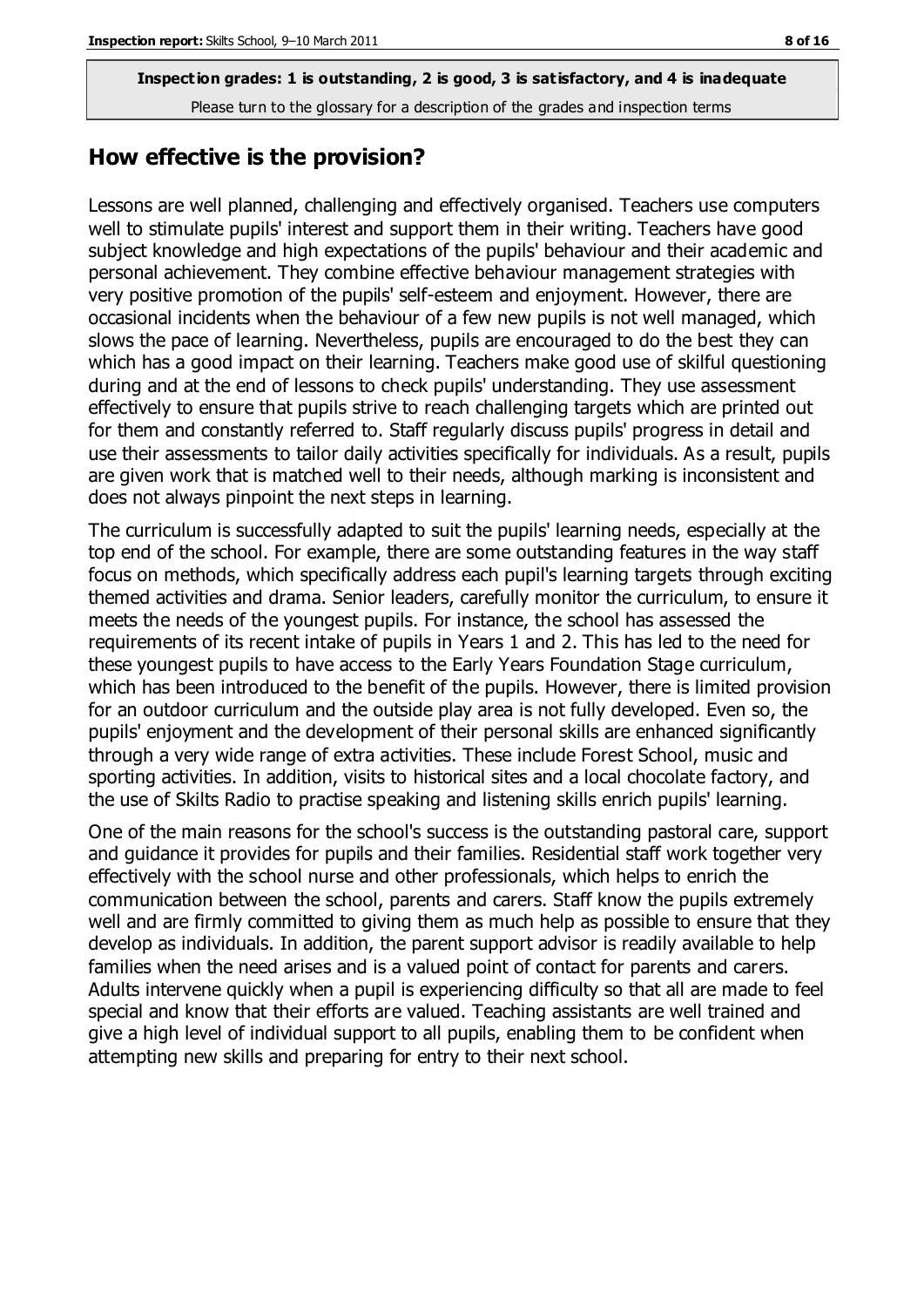**Inspection grades: 1 is outstanding, 2 is good, 3 is satisfactory, and 4 is inadequate**

Please turn to the glossary for a description of the grades and inspection terms

These are the grades for the quality of provision

| The quality of teaching                                                                                    |  |
|------------------------------------------------------------------------------------------------------------|--|
| Taking into account:<br>The use of assessment to support learning                                          |  |
| The extent to which the curriculum meets pupils' needs, including, where relevant,<br>through partnerships |  |
| The effectiveness of care, guidance and support                                                            |  |

#### **How effective are leadership and management?**

The headteacher and senior management team work together as a strong team to do the best for the pupils. They are highly successful in embedding ambition and driving improvement. All aspects of the school are monitored regularly and improved upon to ensure that teaching and learning are effective. The school's intervention strategies are effective in helping pupils manage their behaviour. Individual teachers lead subjects or particular aspects of the school's provision well and are held accountable. The excellent management of the school's tracking procedures gives leaders a clear overview of pupils' progress. This means that speedy intervention can be made whenever necessary to support pupils' achievement. As a result of the good-quality assessments of pupils' progress in academic learning and personal development, the school ensures that every pupil has equal access to school experiences. Diversity is celebrated well in the day, parttime and weekly residential care and the school is a cohesive community. Parents are regarded as vital to their children's' progress. They are kept very well informed and seen as full partners in the pupils' education. Partnerships with external agencies and other schools are good. Links with the wider community are productive; for example, there are effective links with the secondary schools to which pupils will transfer when they leave Skilts, and also links with a Dutch school.

The governing body has good procedures for monitoring the school's finance and challenging school leaders. These help the governors to hold the school to account and maintain good value for money. Statutory requirements are met and the school has effective procedures for evaluating its performance and provision. However, although the school has an outline of a three-year disability access plan, it is too brief and does not provide enough detail about the areas to improve. The school's procedures for safeguarding and protecting pupils are good and ensure that they are safe. All staff and governors are checked to make sure that they are suitable to work with children, and records are well maintained. Good communication between the boarding and teaching staff means that careful consideration is given to child protection, health promotion and pupils' individual needs.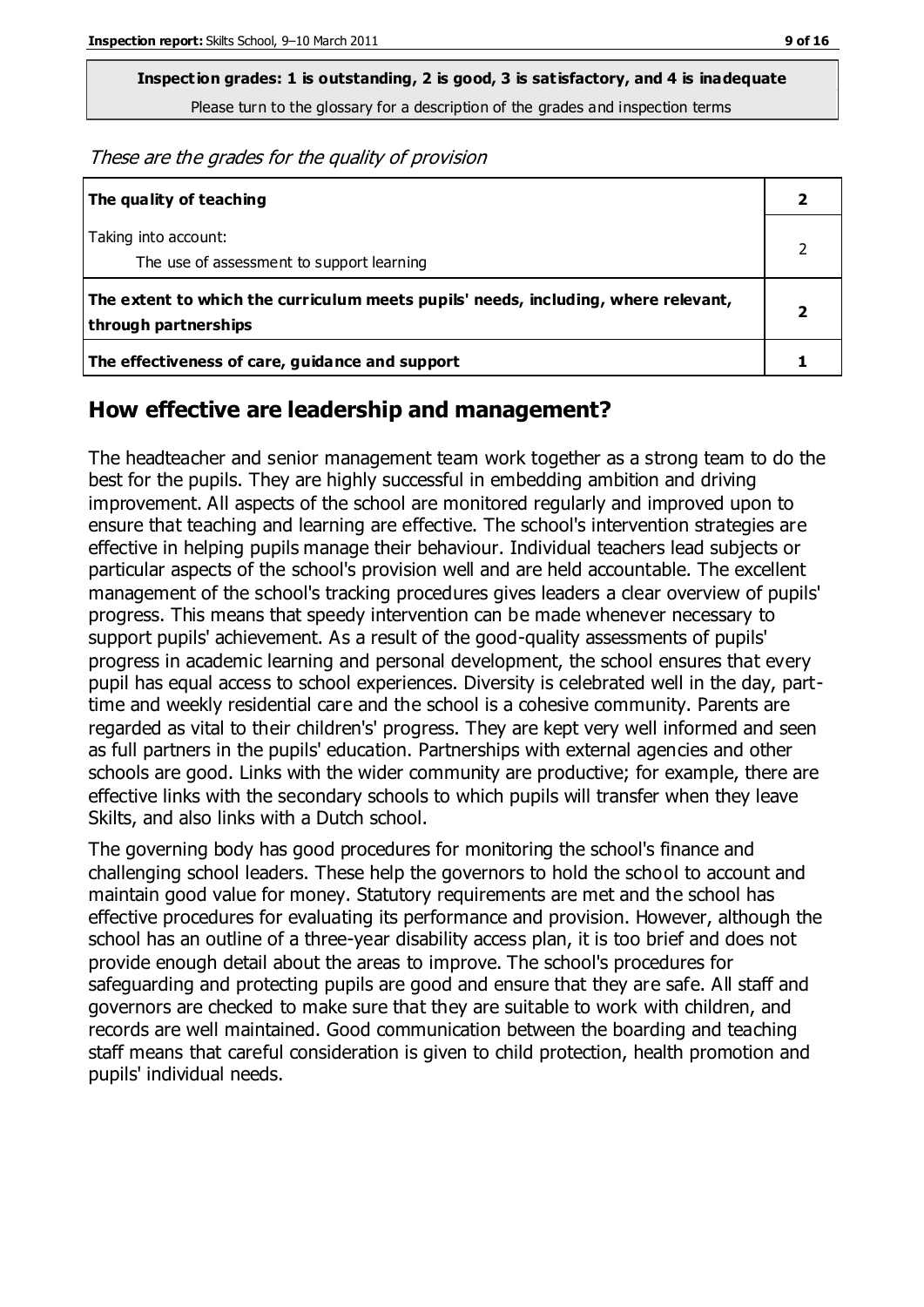# **Inspection grades: 1 is outstanding, 2 is good, 3 is satisfactory, and 4 is inadequate**

Please turn to the glossary for a description of the grades and inspection terms

| These are the grades for leadership and management |  |  |
|----------------------------------------------------|--|--|
|----------------------------------------------------|--|--|

| The effectiveness of leadership and management in embedding ambition and driving<br>improvement                                                                  | 1                       |
|------------------------------------------------------------------------------------------------------------------------------------------------------------------|-------------------------|
| Taking into account:<br>The leadership and management of teaching and learning                                                                                   | 2                       |
| The effectiveness of the governing body in challenging and supporting the<br>school so that weaknesses are tackled decisively and statutory responsibilities met | $\overline{\mathbf{2}}$ |
| The effectiveness of the school's engagement with parents and carers                                                                                             | 1                       |
| The effectiveness of partnerships in promoting learning and well-being                                                                                           | $\overline{2}$          |
| The effectiveness with which the school promotes equality of opportunity and tackles<br>discrimination                                                           | $\overline{\mathbf{2}}$ |
| The effectiveness of safeguarding procedures                                                                                                                     | $\mathbf{2}$            |
| The effectiveness with which the school promotes community cohesion                                                                                              | 2                       |
| The effectiveness with which the school deploys resources to achieve value for money                                                                             | 2                       |

#### **Boarding provision**

The quality of boarding is good and meets all key national minimum standards. The recommendations from the last inspection have all been addressed. The promotion of equality and diversity is good. The school provides an ethos which respects and values all people and helps prepare pupils to live in a diverse society. The provision for being healthy is outstanding. Pupils enjoy excellent physical, emotional and mental health. Great emphasis is placed upon developing key skills so that pupils are helped to develop and mature which enhances their personal, social and emotional development. A key strength of the school is the input and support from the school nurse and the parent support advisor which helps to enrich the support, help and communication between the school, parents and carers. Pupils' health needs are met and their welfare is assured by the school's excellent policies and procedures for administering medicines and providing treatment. Pupils enjoy healthy, nutritious meals that take account of their health, racial and cultural requirements. The catering team are exceptionally accomplished at providing high quality, varied and tasty meals. The provision for staying safe is good. Safety in the residential houses is good. Pupils feel safe, valued and respected and all reasonable measures are taken to minimise risks of harm to pupils' welfare. One pupil commented, 'I think this is a safe school.' The school works hard to promote an anti-bullying ethos in the houses. Staff promote, encourage and reinforce positive behaviour. Pupils are well supported towards the goal of self-management of their behaviour within the context of mutual respect and positive interpersonal relationships with staff. One parent summed this up: 'My child's behaviour is getting better at this school. The support has been brilliant.' The provision for helping pupils to enjoy their boarding experiences and achieve their potential is outstanding. The school's residential provision actively supports pupils' educational progress at the school. Pupils receive extensive individualised support when they need it. Staff are confident with supporting homework activities, reading with pupils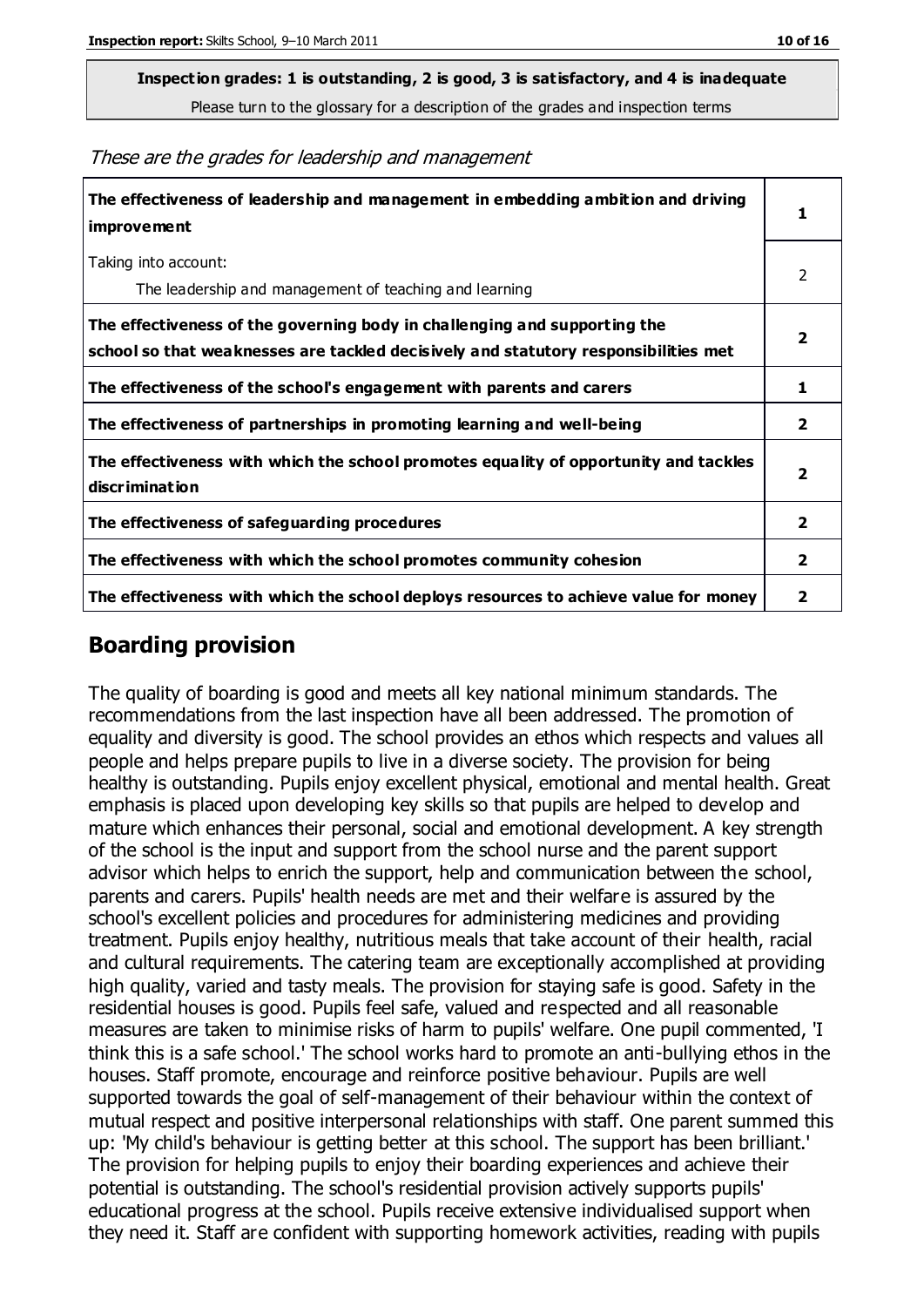and extending the development of pupils' life skills. This includes good use of the 'Forest School' during the evening. The provision for helping pupils to make a positive contribution to their life in school is outstanding. All pupils have clear care plans which provide good opportunities for pupils to reflect, consider and contribute to their own personal development and direction. Pupils are encouraged to try, develop and succeed. The school council allows pupils to contribute ideas and developments to school life through an organised process. Residential pupils stay on a short term and flexible basis. Pupils are actively encouraged to contact their families during their residential stay. Communication with families is very strong and supportive. The provision for economic well-being is good. The accommodation is of a good standard and is well maintained. All pupils are provided with their own room which is not shared with others while resident. Pupils are encouraged to personalise their own spaces; for example, they bring in from home items such as duvet covers and posters for walls. Pupils can bathe and take care of their personal needs with privacy and dignity. The provision for organisation is good. Pupils benefit from good communication between boarding staff and educational staff, which is highly constructive. Effective links over matters such as child protection, health and education ensures that individual needs of pupils are carefully considered. Pupils, parents, carers and stakeholders have access to a range of useful documentation about the school's provision. Pupils are looked after by staff, who understand them well and are able to meet their needs consistently. Pupils receive the care and services they require from a well qualified, dedicated and competent staff. The governing body has an effective input towards monitoring and evaluating the welfare of the pupils. Governors are supportive and dedicated to the school.

#### **National Minimum Standards (NMS) to be met to improve social care**

All national minimum standards are met.

#### These are the grades for the boarding provision

| The effectiveness of the boarding provision |  |
|---------------------------------------------|--|
|                                             |  |

#### **Views of parents and carers**

The vast majority of parents and carers who responded to the questionnaire expressed positive views and indicated that they are satisfied with their children's experiences at the school. They are unanimous in their views that their children are safe, the teaching is good and the school keeps them well informed about children's progress. There were no significant concerns, although a very small minority indicated a little dissatisfaction. The inspectors followed up the aspects mentioned and found that the school takes careful account of parents' and carers' views and provides them with plenty of information about how they can support their children at home. Members of staff actively encourage healthy lifestyles, prepare pupils for the future, deal with pupils' particular needs and modify unacceptable behaviour. The school is led and managed effectively.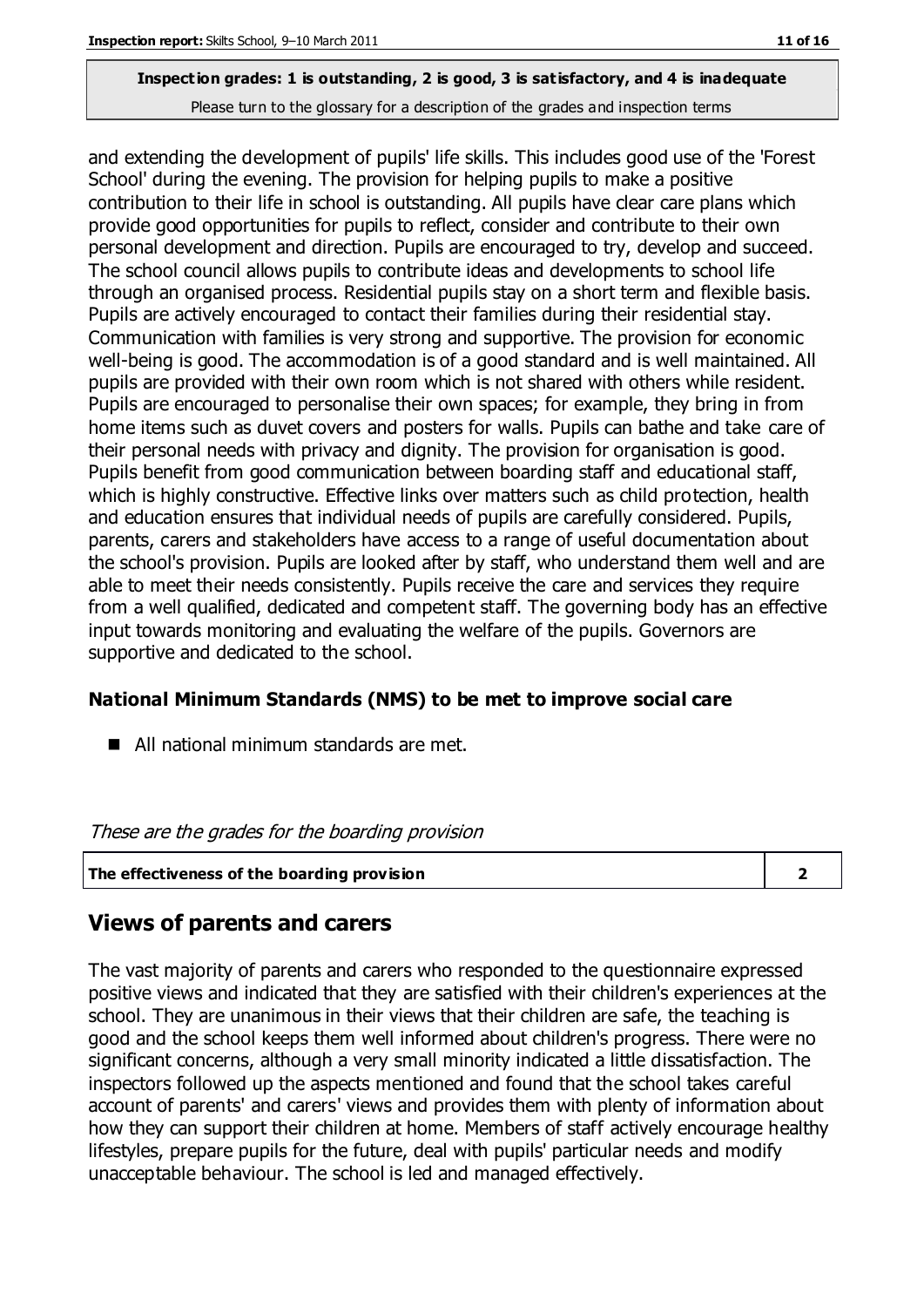#### **Responses from parents and carers to Ofsted's questionnaire**

Ofsted invited all the registered parents and carers of pupils registered at Skilts School to complete a questionnaire about their views of the school.

In the questionnaire, parents and carers were asked to record how strongly they agreed with 13 statements about the school. The inspection team received 24 completed questionnaires by the end of the on-site inspection. In total, there are 64 pupils registered at the school.

| <b>Statements</b>                                                                                                                                                                                                                                       | <b>Strongly</b><br>agree |               | <b>Agree</b>   |               |              | <b>Disagree</b> |              | <b>Strongly</b><br>disagree |
|---------------------------------------------------------------------------------------------------------------------------------------------------------------------------------------------------------------------------------------------------------|--------------------------|---------------|----------------|---------------|--------------|-----------------|--------------|-----------------------------|
|                                                                                                                                                                                                                                                         | <b>Total</b>             | $\frac{0}{0}$ | <b>Total</b>   | $\frac{0}{0}$ | <b>Total</b> | $\frac{0}{0}$   | <b>Total</b> | $\frac{0}{0}$               |
| My child enjoys school                                                                                                                                                                                                                                  | 12                       | 50            | 11             | 46            | 1            | $\overline{4}$  | $\mathbf 0$  | $\mathbf 0$                 |
| The school keeps my child<br>safe                                                                                                                                                                                                                       | 16                       | 67            | 8              | 33            | 0            | 0               | $\mathbf 0$  | $\mathbf 0$                 |
| My school informs me about<br>my child's progress                                                                                                                                                                                                       | 16                       | 67            | 8              | 33            | 0            | $\mathbf 0$     | $\mathbf 0$  | $\mathbf 0$                 |
| My child is making enough<br>progress at this school                                                                                                                                                                                                    | 17                       | 71            | 6              | 25            | 1            | 4               | 0            | $\mathbf 0$                 |
| The teaching is good at this<br>school                                                                                                                                                                                                                  | 18                       | 75            | 6              | 25            | 0            | 0               | $\mathbf 0$  | $\mathbf 0$                 |
| The school helps me to<br>support my child's learning                                                                                                                                                                                                   | 14                       | 58            | 9              | 38            | 0            | 0               | 1            | 4                           |
| The school helps my child to<br>have a healthy lifestyle                                                                                                                                                                                                | 11                       | 46            | 12             | 50            | $\mathbf{1}$ | $\overline{4}$  | $\mathbf 0$  | $\mathbf 0$                 |
| The school makes sure that<br>my child is well prepared for<br>the future (for example<br>changing year group,<br>changing school, and for<br>children who are finishing<br>school, entering further or<br>higher education, or entering<br>employment) | 13                       | 54            | 9              | 38            | $\mathbf 0$  | $\mathbf{0}$    | $\mathbf{1}$ | 4                           |
| The school meets my child's<br>particular needs                                                                                                                                                                                                         | 16                       | 67            | $\overline{7}$ | 29            | 0            | $\mathbf{0}$    | $\mathbf{1}$ | 4                           |
| The school deals effectively<br>with unacceptable behaviour                                                                                                                                                                                             | 15                       | 63            | 8              | 33            | 0            | 0               | 1            | 4                           |
| The school takes account of<br>my suggestions and concerns                                                                                                                                                                                              | 15                       | 63            | 7              | 29            | 0            | 0               | 1            | 4                           |
| The school is led and<br>managed effectively                                                                                                                                                                                                            | 15                       | 63            | 8              | 33            | $\mathbf{1}$ | $\overline{4}$  | $\mathbf 0$  | $\mathbf 0$                 |
| Overall, I am happy with my<br>child's experience at this<br>school                                                                                                                                                                                     | 15                       | 63            | 8              | 33            | $\pmb{0}$    | 0               | $\mathbf{1}$ | $\overline{4}$              |

The table above summarises the responses that parents and carers made to each statement. The percentages indicate the proportion of parents and carers giving that response out of the total number of completed questionnaires. Where one or more parents and carers chose not to answer a particular question, the percentages will not add up to 100%.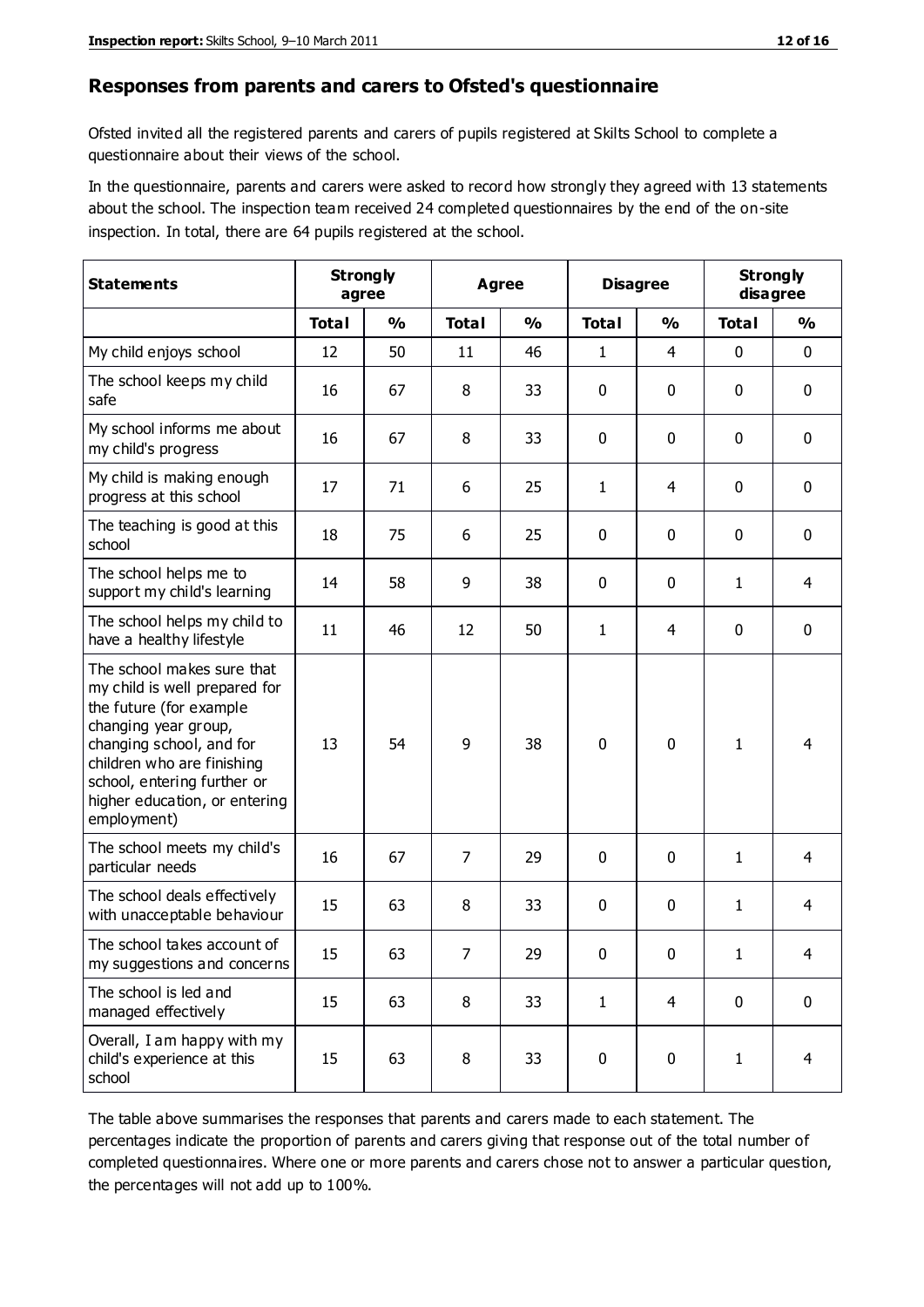# **Glossary**

| Grade   | <b>Judgement</b> | <b>Description</b>                                                                                                                                                                                                            |
|---------|------------------|-------------------------------------------------------------------------------------------------------------------------------------------------------------------------------------------------------------------------------|
| Grade 1 | Outstanding      | These features are highly effective. An outstanding school<br>provides exceptionally well for all its pupils' needs.                                                                                                          |
| Grade 2 | Good             | These are very positive features of a school. A school that<br>is good is serving its pupils well.                                                                                                                            |
| Grade 3 | Satisfactory     | These features are of reasonable quality. A satisfactory<br>school is providing adequately for its pupils.                                                                                                                    |
| Grade 4 | Inadequate       | These features are not of an acceptable standard. An<br>inadequate school needs to make significant improvement<br>in order to meet the needs of its pupils. Ofsted inspectors<br>will make further visits until it improves. |

#### **What inspection judgements mean**

#### **Overall effectiveness of schools**

|                       | Overall effectiveness judgement (percentage of schools) |      |                     |                   |  |
|-----------------------|---------------------------------------------------------|------|---------------------|-------------------|--|
| <b>Type of school</b> | <b>Outstanding</b>                                      | Good | <b>Satisfactory</b> | <b>Inadequate</b> |  |
| Nursery schools       | 59                                                      | 35   | 3                   |                   |  |
| Primary schools       | 9                                                       | 44   | 39                  | 7                 |  |
| Secondary schools     | 13                                                      | 36   | 41                  | 11                |  |
| Sixth forms           | 15                                                      | 39   | 43                  | 3                 |  |
| Special schools       | 35                                                      | 43   | 17                  | 5                 |  |
| Pupil referral units  | 21                                                      | 42   | 29                  | 9                 |  |
| All schools           | 13                                                      | 43   | 37                  | 8                 |  |

New school inspection arrangements were introduced on 1 September 2009. This means that inspectors now make some additional judgements that were not made previously.

The data in the table above are for the period 1 September 2009 to 31 August 2010 and are consistent with the latest published official statistics about maintained school inspection outcomes (see **[www.ofsted.gov.uk](http://www.ofsted.gov.uk/)**).

The sample of schools inspected during 2009/10 was not representative of all sc hools nationally, as weaker schools are inspected more frequently than good or outstanding schools.

Percentages are rounded and do not always add exactly to 100.

Sixth form figures reflect the judgements made for the overall effectiveness of the sixth form in secondary schools, special schools and pupil referral units.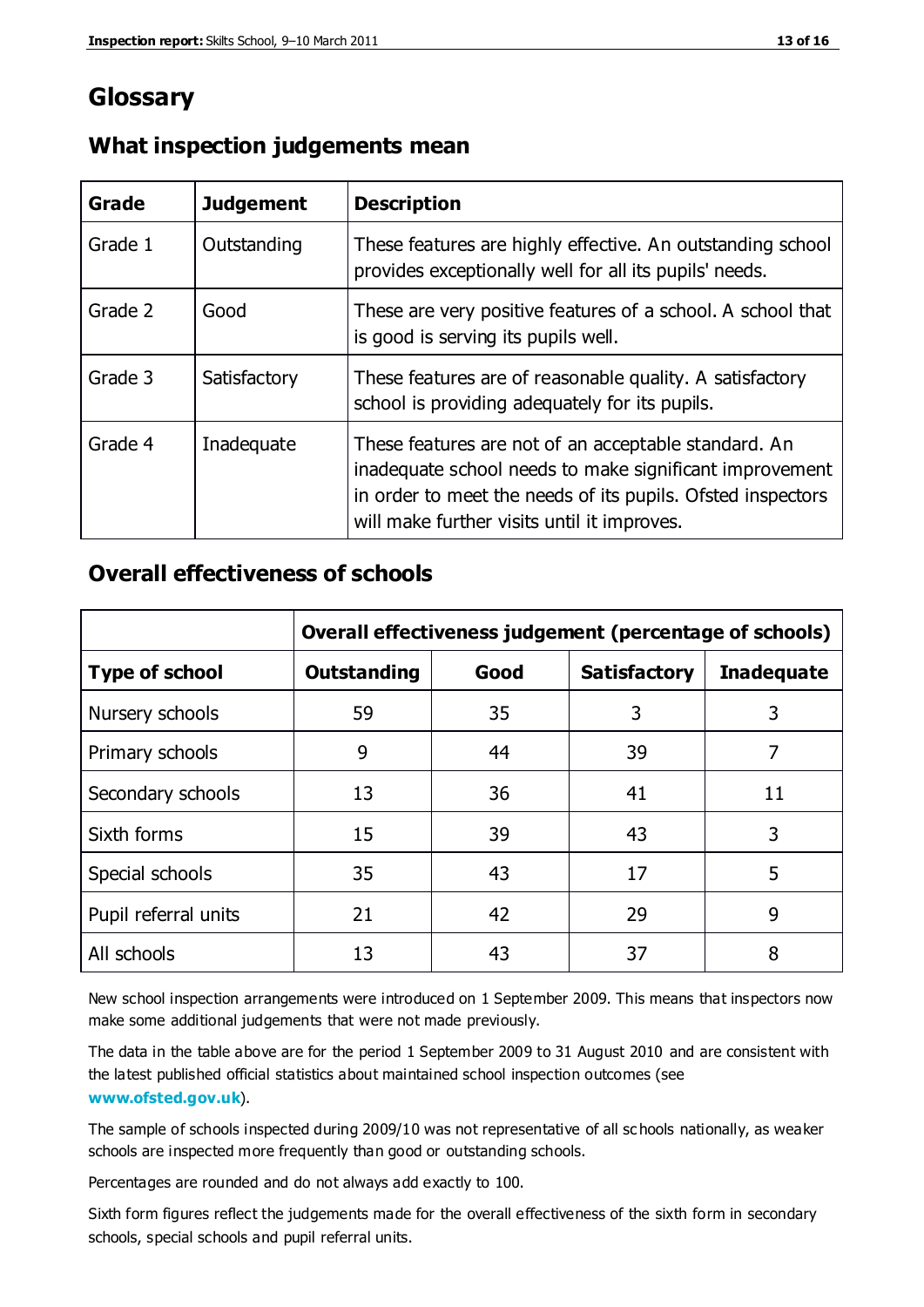# **Common terminology used by inspectors**

| Achievement:               | the progress and success of a pupil in their learning,<br>development or training.                                                                                                                                                          |  |  |
|----------------------------|---------------------------------------------------------------------------------------------------------------------------------------------------------------------------------------------------------------------------------------------|--|--|
| Attainment:                | the standard of the pupils' work shown by test and<br>examination results and in lessons.                                                                                                                                                   |  |  |
| Capacity to improve:       | the proven ability of the school to continue<br>improving. Inspectors base this judgement on what<br>the school has accomplished so far and on the quality<br>of its systems to maintain improvement.                                       |  |  |
| Leadership and management: | the contribution of all the staff with responsibilities,<br>not just the headteacher, to identifying priorities,<br>directing and motivating staff and running the school.                                                                  |  |  |
| Learning:                  | how well pupils acquire knowledge, develop their<br>understanding, learn and practise skills and are<br>developing their competence as learners.                                                                                            |  |  |
| Overall effectiveness:     | inspectors form a judgement on a school's overall<br>effectiveness based on the findings from their<br>inspection of the school. The following judgements,<br>in particular, influence what the overall effectiveness<br>judgement will be. |  |  |
|                            | The school's capacity for sustained<br>improvement.                                                                                                                                                                                         |  |  |
|                            | Outcomes for individuals and groups of pupils.                                                                                                                                                                                              |  |  |
|                            | The quality of teaching.                                                                                                                                                                                                                    |  |  |
|                            | The extent to which the curriculum meets<br>pupils' needs, including, where relevant,<br>through partnerships.                                                                                                                              |  |  |
|                            | The effectiveness of care, guidance and<br>support.                                                                                                                                                                                         |  |  |
| Progress:                  | the rate at which pupils are learning in lessons and<br>over longer periods of time. It is often measured by<br>comparing the pupils' attainment at the end of a key                                                                        |  |  |

stage with their attainment when they started.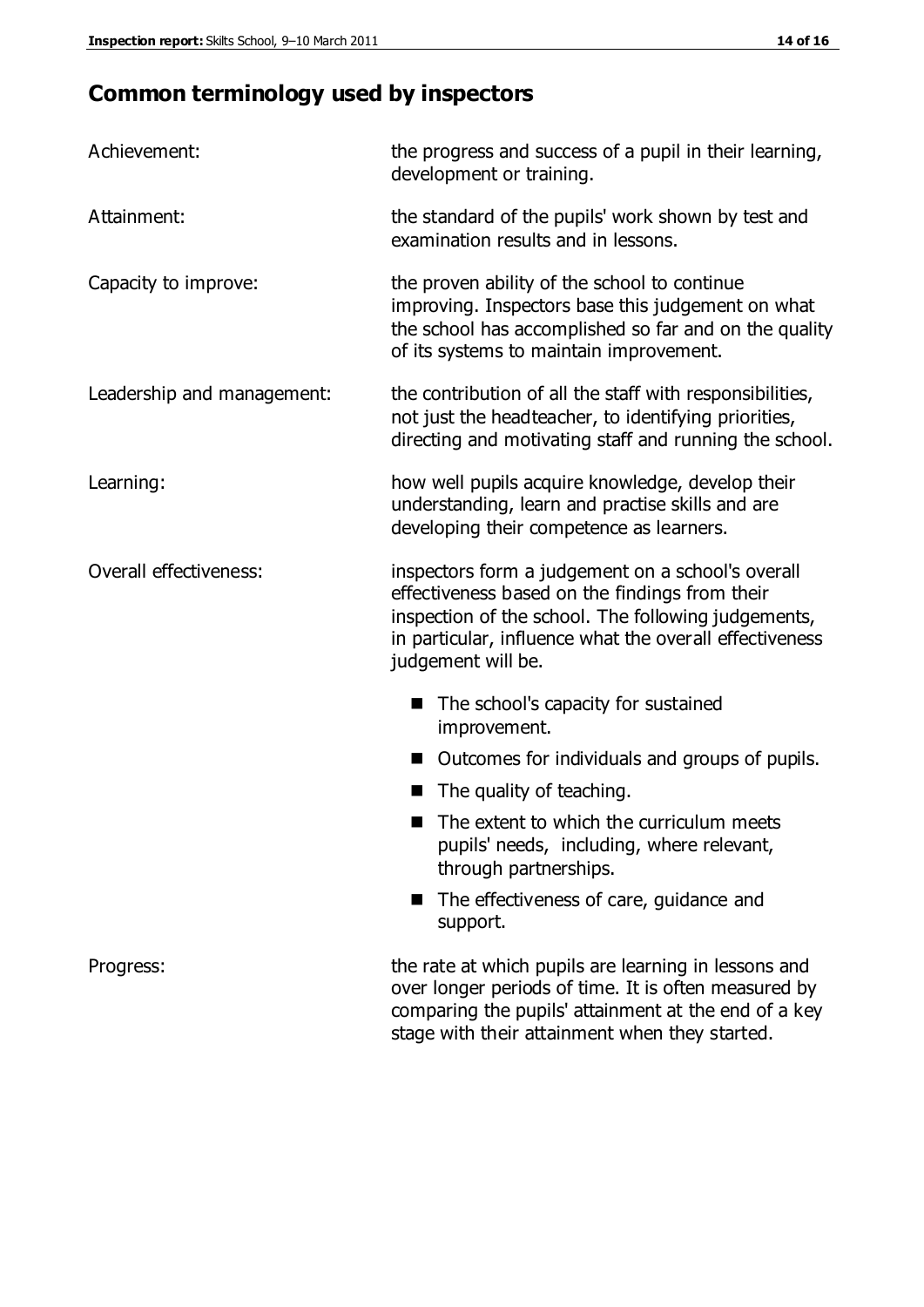#### **This letter is provided for the school, parents and carers to share with their children. It describes Ofsted's main findings from the inspection of their school.**

11 March 2011

#### Dear Pupils

#### **Inspection of Skilts School, Redditch, B98 9ET**

You may remember that we came to your school recently. Thank you for making

■ us feel welcome. We enjoyed talking to you in your classrooms and in a meeting. This letter is to tell you about some of the things we found.

We think you go to a good school.

We could see that you enjoy school and you make good progress in your learning and in your personal development.

Your behaviour is good - well done!

The adults at the school care, guide and support you exceptionally well.

You do many interesting activities which you like and are keen to be involved in lots of after-school clubs.

All the adults work hard to give you as much help as possible and they are good at making sure the work they ask you to do is suitable for each of you.

The school involves your parents and carers exceptionally well.

The headteacher and the senior managers run the school well and have excellent ambition and drive to make it even better.

We have asked the school to do three things to improve.

Ensure consistency in teachers' marking and their management of behaviour.

Improve the outdoor area for the youngest pupils and provide more outdoor activities for them.

Write a more detailed plan to say how the school will help pupils, staff and visitors with disabilities to have access to all parts of the buildings and grounds.

All of you can help by continuing to work hard and supporting each other.

Yours sincerely

Anna Coyle Lead inspector